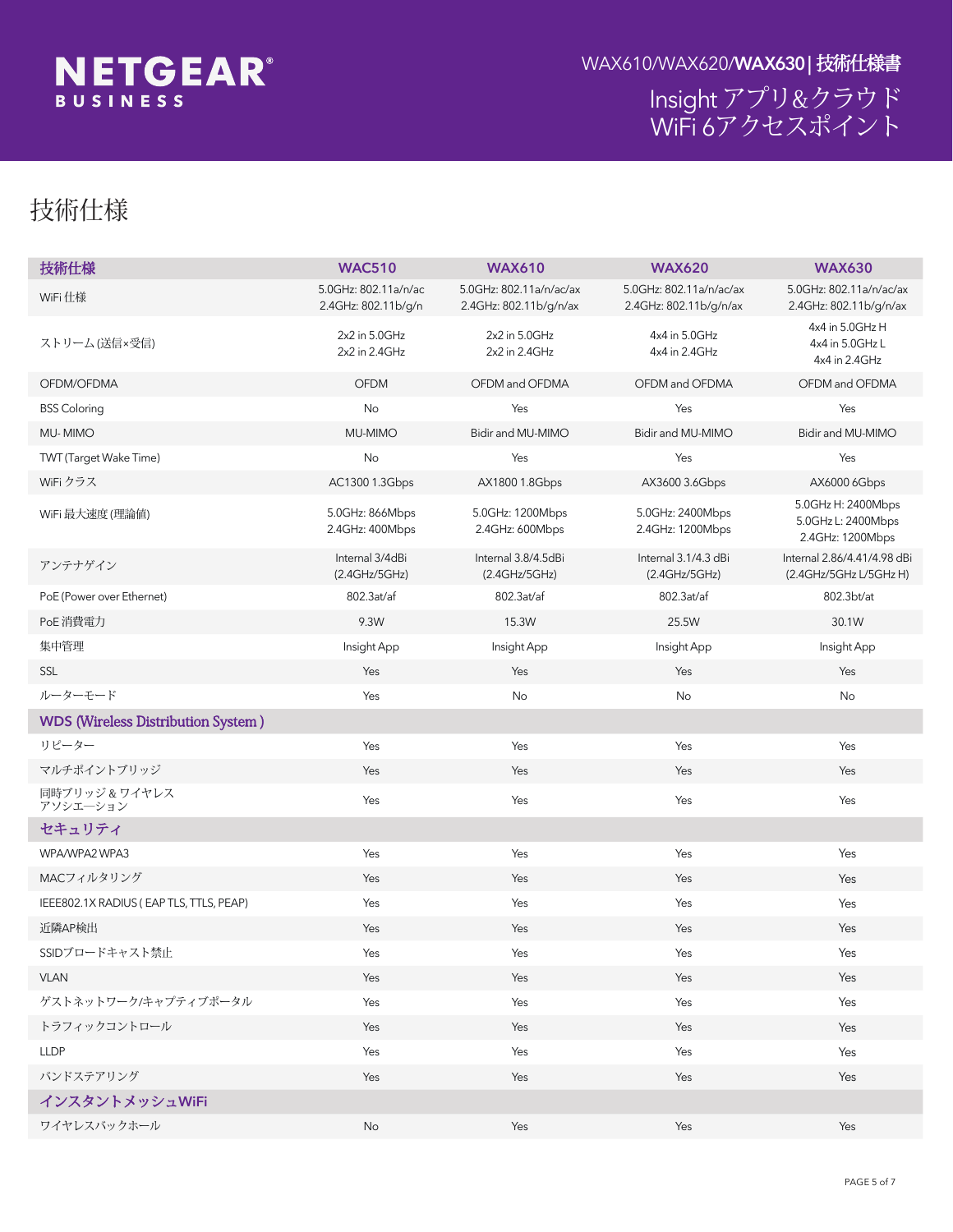

Insight<br>WiFi 6  $\&$ 

# U [ " 7

| F"                                           | <b>WAX610</b>                 |                               | <b>WAX620</b>                |                    | <b>WAX630</b>                 |     |
|----------------------------------------------|-------------------------------|-------------------------------|------------------------------|--------------------|-------------------------------|-----|
| D[L)L<br>, ( ( (                             | $\mathbf{u}$                  |                               | $\alpha$                     |                    | $\alpha$                      |     |
| :LUHOHVV 0XOWLPHGLD 3ULRULWL]DWLRQ<br>:00    |                               |                               | $\mathbf{u}$                 |                    | $\mathfrak{g}$                |     |
| :'6 :LUHOHVV 'LVWULEXWLRQ 6\VWHP             | $\mathfrak{c}\mathfrak{c}$    |                               | $\mathbf{u}$                 |                    | $\Omega$                      |     |
| <b>DI1P&amp;</b><br>, ( ( (                  | $\mathfrak{c}\mathfrak{c}$    | wĺÑ¥"ÚïµtMv                   |                              |                    | μ                             |     |
| D W<br>3R(<br>, ((                           | $\mathfrak{g}$                |                               | $\mathfrak{u}$               | $\boldsymbol{\mu}$ | wĺÑ¥"ÚïµtMv                   |     |
| , ( ( (<br>$EW$ 3R(                          | $\alpha$                      |                               | $\alpha$                     |                    | $\alpha$                      |     |
| $2)'0 2)'0$ \$                               | $\mathfrak{c}\mathfrak{c}$    |                               | $\mathfrak{u}$               |                    | $\mathfrak{g}$                |     |
| $E''$ Å¢£ž"7                                 |                               |                               |                              |                    |                               |     |
| $\pm$ 1 : [ $\pm$ [ $\pm$                    | $\mathfrak l$<br>$\mathbf{I}$ | ${\sf P}{\sf P}$              | $\mathbf{I}$<br>$\mathbf{I}$ | ${\sf P}{\sf P}$   | $\mathfrak l$<br>$\mathbf{I}$ | P P |
| $O^{\Lambda}$                                | J                             |                               | J                            |                    | J                             |     |
| ¥"7                                          |                               |                               |                              |                    |                               |     |
| $\hat{A}$ - $\hat{A}$ 9 S                    |                               |                               | ™ r&                         |                    |                               |     |
| úg"7                                         |                               |                               |                              |                    |                               |     |
| "±É¿ÄÙ"Ä                                     |                               | * 1 P & Ù "Ä                  |                              |                    | *1P&Ù"Ä.<br>* Ù "Ä.           |     |
| $?$ O Ž ¼ Ó »"<br>$\sim$ 14                  |                               | 9<br>$\sqrt[6]{\frac{1}{2}}$  |                              |                    | $\boldsymbol{\$}$<br>9        |     |
| $\frac{1}{2}$                                |                               | ?o «å¢Å-&% /\$1 /('           |                              | * * :/\$1 /('      |                               |     |
| $\cdot \circ$ áæÂŸ                           |                               |                               |                              |                    |                               |     |
| :L)L 3URWHFWHG \$FFHVVp<br>$:3\$ $:3\$ $:3\$ |                               |                               | $\boldsymbol{\mu}$           |                    |                               |     |
| :3\$ ¤ï»"Óå ¶                                |                               |                               | $\mathbf{u}$                 |                    |                               |     |
| ž«·µ <sup>-</sup> ïÄé"ç                      |                               |                               | $\mathbf{u}$                 |                    |                               |     |
| 0\$&žÅèµÝÂ                                   |                               |                               | $\boldsymbol{\mu}$           |                    |                               |     |
| É¿Äë"« g                                     |                               |                               |                              |                    |                               |     |
|                                              |                               | ÞÌ çžÓæt'"æÞ"Ä <sup>1</sup> g |                              |                    |                               |     |
|                                              |                               |                               |                              |                    |                               |     |